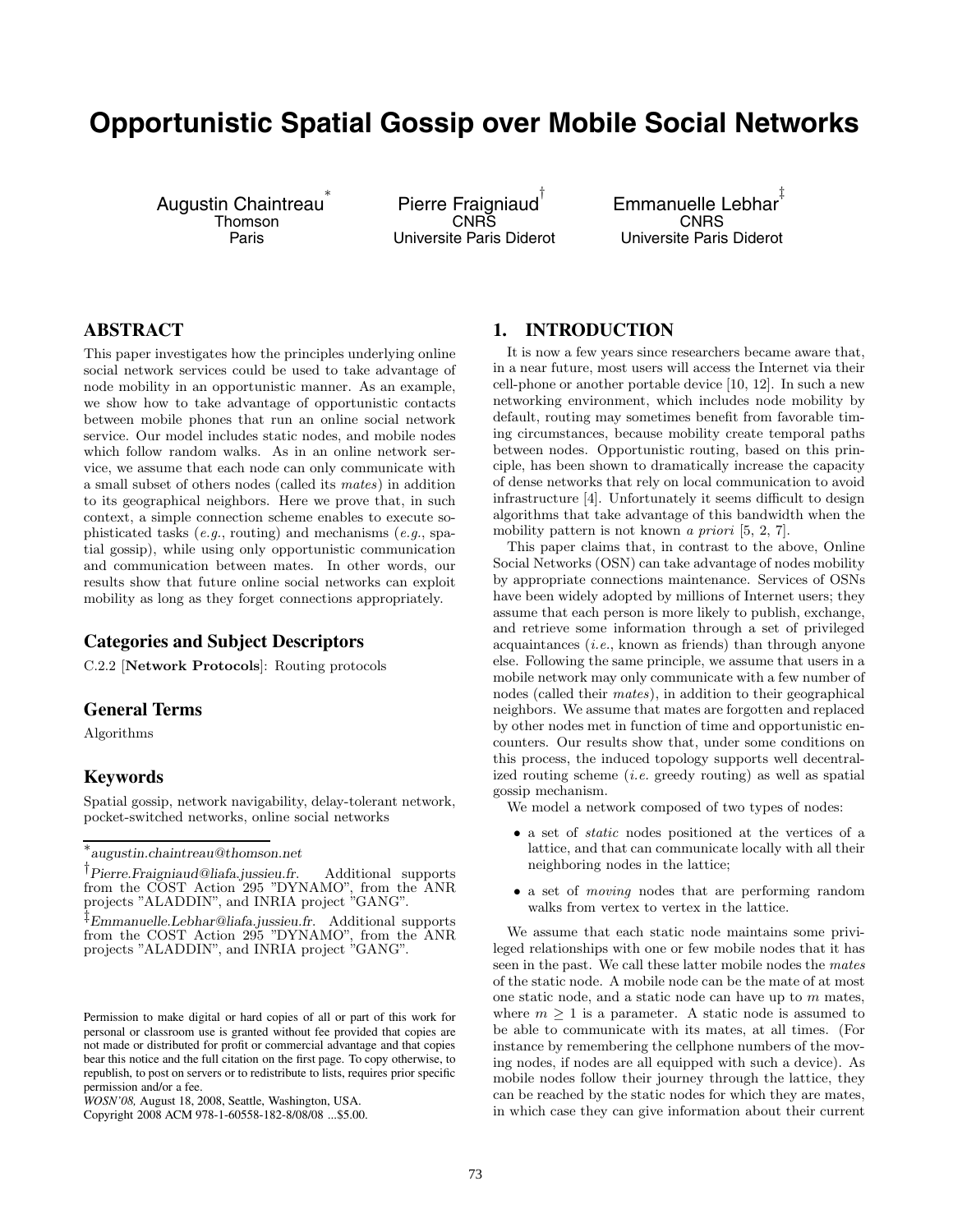locations. However, static nodes are not aware of the positions of all the other mobiles nodes.

In this setting, one wishes to maintain a favorable connection topology to exploit connection with mobile nodes to improve routing and/or gossip communication protocols. The challenge is to use the mobility of the nodes implicitly, *i.e.*, without keeping track of their current positions, nor being able to predict their future locations. This issue relates with a property known as *navigability* [11], which is the ability of routing efficiently in the absence of global information about the network topology. Our work builds upon a model that we have recently introduced to explain the emergence of the navigability property in social networks (see [1]). Here we show how to use the same property to derive an opportunistic connection scheme that enables routing to perform efficiently. This scheme defines how static nodes select and refresh their set of mates. In a nutshell, our scheme simply requires the static nodes to reinitialize their (mobile) mates according to a simple random process consisting in (1) deciding when a mate should be forgotten, and (2) how a forgotten mate should be replaced by a new one. We show that our scheme not only enables to implement routing efficiently, but can also be used to implement spatial gossip [6, 9]. As a consequence, several distributed computing problems such as resource location, and construction of approximate spanning tree could be tackled using our scheme.

To the best of our knowledge, these results are the first ones proving that complex algorithmic properties of social networks can be constructed from opportunistic contacts between nodes in a mobile environment. They also prove that OSNs, provided that connections are appropriately maintained, can take advantage of mobility and local bandwidth.

# **2. OPPORTUNISTIC CONNECTION SCHEME**

#### **2.1 Description**

We study a network where nodes are composed of two sets: a set of static nodes identified by their spatial coordinates, and a set of mobile nodes which follow random walks. Each static node acquires up to m *mates* in the set of mobile nodes. A mobile node can be the mate of at most one static node (see Section 5). Mates are acquired opportunistically by static nodes when they happen to meet mobile nodes. Precisely, if a static node  $x$  that has less than  $m$  mates happens to meet a free mobile node y, (*i.e.*, a mobile node that is the mate of no static node), then  $y$  becomes the mate of  $x$ . Then,  $y$  carries on its journey, and can inform  $x$  of its current position on demand (this position may for instance be obtained from static nodes nearby). An important feature of our opportunistic connection scheme is that a mate does not remain such forever, and a forgetting process between the static nodes and their mates enables a renewal of the set of mate. This forgetting process is depending on the age of the mate connection. Assume that the mobile node  $y$  became the mate of the static node  $x$  at time  $t_0$ . Then, every  $\Delta t$  period of time, the static node x determines whether y should remain its mate. More precisely, at time  $t_0 + a \cdot \Delta t$ , with  $a \geq 1$ , node x forgets y independently from the past with probability  $\phi(a)$ . This probability only depends on the age of the connection between  $x$  and its mate.

The choice of  $\phi$  has a tremendous impact on the distri-

bution of connections between the static nodes and their mates, and, as a consequence, on the efficiency of protocols taking advantage of these connections. A typical example of such protocol is *greedy routing*, where a message for a static target **u** is forwarded by each node to its neighbor that has the smallest spatial distance to the target **u**. This algorithm can exploit the shortcuts resulting from connections between static nodes and their mates. This is however true only if these shortcuts are distributed appropriately [11]. Here the distribution of the shortcuts depends on the movements of the mobile nodes, and on the function  $\phi$ . For instance, if the mates connections are forgotten too rapidly, then the distance between a static and a mobile node connected by a shortcut is small, and hence these connections would not speed up routing. On the other hand, if a node keeps its mates too long, then the position of a mate would be distributed uniformly, which is known to be of poor help as far as efficient routing is concerned (see [11]).

#### **2.2 Setting of the forgetting function**

We show that it is possible to choose  $\phi$  to obtain the desired distributions of distance between a static node and its mates. We consider the following setting. Static nodes are assumed to be located on the vertices of the k-dimensional lattice  $\mathbb{Z}^k$ , while the mobile nodes are assumed to perform random walks in  $\mathbb{Z}^k$ . More precisely, at each step, a mobile node at position  $\mathbf{x} \in \mathbb{Z}^k$  chooses a vector  $\mathbf{r} \in \{-1,1\}^k$ , uniformly at random, and move to  $\mathbf{x} + \mathbf{r}$ . A shortcut is therefore a connection between a static node **x** occupying vertex  $(x_1,...,x_k) \in \mathbb{Z}^k$  and a mate **y** currently occupying vertex  $(y_1,...,y_k) \in \mathbb{Z}^k$ . The length of the shortcut is  $d = \sum_{i=1}^{k} |x_i - y_i|$ . In this context, the density of distributions of shortcut lengths that are of specific interest are of the type

$$
\frac{1}{d^{\rho \cdot k}}, \quad \text{for } \rho \ge 1.
$$

The following results show that one can approach all these distributions by using appropriate forgetting functions  $\phi$ .

First, we assume  $\rho = 1$ . Let ||.|| denote a norm on  $\mathbb{R}^k$ .

**Theorem 1** *For any*  $\varepsilon > 0$ *, there exists a forgetting function*  $\phi_{1,\epsilon}$ *, and three positive constants*  $d_0$ *, c, and c' such that for any*  $\mathbf{d} = (d_1, \ldots, d_k)$  *with*  $|d_i| \geq d_0$  *for all*  $i \in \{1, \ldots, k\}$ *, the density* f *of the shortcuts distribution satisfies*

$$
\frac{c}{||\mathbf{d}||^k \ln^{1+\varepsilon} ||\mathbf{d}||} \le f(\mathbf{d}) \le \frac{c' \cdot \ln^{k/2} ||\mathbf{d}||}{||\mathbf{d}||^k \ln^{1+\varepsilon} ||\mathbf{d}||}.
$$

This result follows from Theorem 1 in [1], where the function  $\phi_{1,\epsilon}$  is defined as:

$$
\phi_{1,\epsilon}(a) = \begin{cases} 0 & \text{for } a = 0, 1 \text{ or } 2, \\ 1 - \frac{a-1}{a} \left( \frac{\ln(a-1)}{\ln a} \right)^{1+\epsilon} & \text{for } a > 2. \end{cases}
$$

Note that the expression of  $\phi_{1,\epsilon}$  for large "age" a, may be written as  $\phi_{1,\epsilon}(a) = \frac{1}{a} + o(\frac{1}{a}).$ 

We now assume  $\rho > 1$ , we then have:

**Theorem 2** *For any*  $\rho > 1$ *, there exists a forgetting function*  $\phi_{\rho}$ *, and three positive constants*  $d_0$ *, c, and c' such that for any*  $\mathbf{d} = (d_1, \ldots, d_k)$  *with*  $|d_i| \geq d_0$  *for all*  $i \in \{1, \ldots, k\}$ *, the density* f *of the shortcuts distribution satisfies*

$$
\frac{c}{||\mathbf{d}||^{\rho k}} \leq f(\mathbf{d}) \leq \frac{c' \cdot \ln^{k\rho/2} ||\mathbf{d}||}{||\mathbf{d}||^{\rho k}}.
$$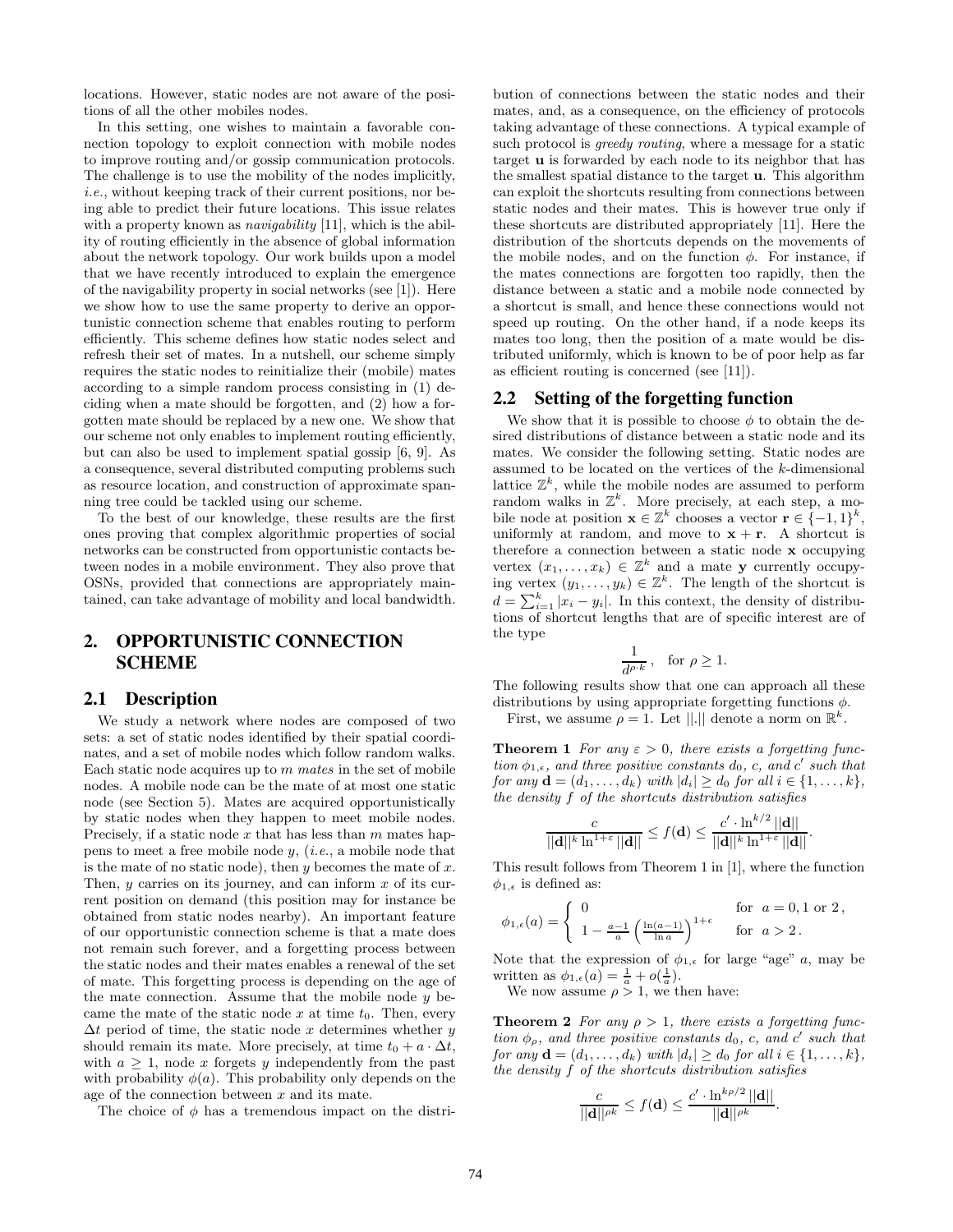SKETCH OF PROOF. We prove the result for the  $\ell_{\infty}$  norm, denoted by  $||\cdot||$ . Let  $\rho > 1$ , and consider one of the shortcuts. Denote by  $(A(t))_{t\geq0}$  the ages of the current mate connection at time t.  $A(t)$  follows the evolution of a Markov chain. This Markov chain is recurrent positive if and only if the series  $(\prod_{i=1}^{a} (1 - \phi(i)))_{a \geq 0}$  converges. It then admits the following stationary distribution:

$$
\pi(a) = \frac{\Pi_{i=1}^a(1-\phi(i))}{1+\sum_{j\geq 1}\Pi_{i=1}^j(1-\phi(i))}.
$$

Let us consider  $\nu > 1$ . Later, we should fix the value of  $\nu$  to  $1+\frac{k(\rho-1)}{2}$ . We define

$$
\psi_{\nu}(i)=\left\{\begin{array}{ll} 0 & \text{for}\;\; i=1\,,\\ 1-(\frac{i-1}{i})^{\nu} & \text{for}\;\; i>1\,. \end{array}\right.
$$

We have  $\Pi_{i=1}^a(1-\psi_\nu(i))=a^{-\nu}$ . It is a convergent series, and  $\pi(a) = \frac{c}{a^{\nu}}$  with  $c = (1 + \sum_{j \geq 1} j^{-\nu})$ .<br>In the stationary regime, as the movement of the mate

is independent from the forgetting process of the stationary node, we have:

$$
f(\mathbf{d}) = \sum_{a \ge 0} \pi(a) \cdot \Pr\{X(a) = \mathbf{d}\}.
$$
 (1)

where  $(X(t))_{t>0}$  is a random walk in  $\mathbb{Z}^k$  starting in  $(0, 0, \dots, 0)$  at time  $t = 0$ . The following lemma deals with random walk on  $\mathbb{Z}$ , it has been proved in [1]

**Lemma 1** *Let* X *be a random walk in*  $\mathbb{Z}$ *, and*  $C > 0$ *. For any*  $\zeta > 0$ *, there exists*  $d_0 > 1$  *such that, for any*  $d \in \mathbb{Z}$ *,*  $|d| \geq d_0$ , and any  $a \geq \frac{d^2}{C \cdot \ln |d|}$ , we have

$$
\Pr\{X(a) = d\} \ge (1 - \zeta) \cdot \sqrt{\frac{2}{\pi \cdot a}} \exp\left(-\frac{3d^2}{4a}\right)
$$
  

$$
\Pr\{X(a) = d\} \le (1 + \zeta) \cdot \sqrt{\frac{2}{\pi \cdot a}} \exp\left(-\frac{d^2}{4a}\right).
$$

Since  $|d_i| \geq d_0$  for all  $i \in \{1, \ldots, k\}$ , we can apply Lemma 1 to every dimension because the  $X_i$ s are mutually independent random variables. As a consequence, if  $a \geq \frac{3}{4} ||\mathbf{d}||^2$ then, for every  $i$ ,

$$
\Pr\{X_i(a) = d_i\} \ge \frac{1-\zeta}{e} \sqrt{\frac{2}{\pi}} \frac{1}{\sqrt{a}}.
$$

Therefore,

$$
\Pr\{X(a) = \mathbf{d}\} = \Pr\{X_1(a) = d_1, \dots, X_k(a) = d_k\}
$$

$$
\geq \left(\frac{1-\zeta}{e}\sqrt{\frac{2}{\pi}}\frac{1}{\sqrt{a}}\right)^k.
$$

From Eq. (1), we get

$$
f(\mathbf{d}) \geq \left(\frac{1-\zeta}{e}\sqrt{\frac{2}{\pi}}\right)^k \sum_{a \geq \frac{3}{4}||\mathbf{d}||^2} \frac{c}{a^{\nu + (k/2)}}.
$$
  
\n
$$
\geq \left(\frac{1-\zeta}{e}\sqrt{\frac{2}{\pi}}\right)^k \frac{c}{\nu + (k/2) - 1} \frac{1}{(3/4 \cdot ||\mathbf{d}||^2)^{\nu + (k/2) - 1}}
$$
  
\n
$$
\geq \left(\frac{1-\zeta}{e}\sqrt{\frac{2}{\pi}}\right)^k \frac{c}{\nu + (k/2) - 1} \frac{1}{(\frac{3}{4})^{\nu + (k/2) - 1} \frac{1}{||\mathbf{d}||^{2 \cdot \nu + k - 2}}}
$$

which proves the lower bound by choosing  $\nu = 1 + \frac{k(\rho-1)}{2}$ . The proof of the upper bound is similar. It uses Chernoff bound, and Lemma 1, in a way similar to the proof in [1]. We omit it due to space constraints.  $\Box$ 

Note that in the two results above, there is a polylogarithmic amount of slack between the lower and the upper bound on the distribution  $f$ . The multiplicative term in the upper bound comes from the way the Chernoff bound is used in the proof. As shown in the next section, this slack does not impact the results on routing or gossip mechanism, which rely only on the lower bound.

## **3. OPPORTUNISTIC ROUTING**

In this section, we show how the opportunistic connection scheme described above allows the same navigability property as the one shown in [11] for a lattice enhanced with shortcuts chosen with a probability that depends on the distance. We analyze the performances of *greedy routing*, that simply selects the next hop towards a target as the node that is connected to the current node and is the closest to the target according to its position in the lattice. More precisely, the target is a fixed static node **u** identified by its coordinate  $(u_1,\ldots,u_k)$  in the lattice  $\mathbb{Z}^k$ . A static node  $\mathbf{x}=(x_1,\ldots,x_k)$ selects among all it neighbors (*i.e.*, among its 2k neighbors in  $\mathbb{Z}^k$  and its m mates) the one that is the closest to **u** in the lattice, and forwards the message to it. This simply requires **x** to ask for the current positions of its mates. If the node receiving the message is a mobile node **y** (*i.e.*, a mate **y** of **x**), then, upon reception of the message from **x**, **y** transmits it immediately to the static node **x**<sup>'</sup> occupying the vertex currently occupied by **y**. (In practice, **y** would transmit the message to the static node that is closest to **y**). The routing then carries on at  $\mathbf{x}'$ .

By a similar analysis as in [1], one can show that greedy routing finds source-destination paths whose length grows polylogarithmically as a function of the distance between the source and the destination in the lattice, insuring both efficiency and scalability. Precisely, we have:

**Theorem 3** For any  $\epsilon > 0$ , with one mate per static node *in*  $\mathbb{Z}^k$ *, if mates are forgotten with probability*  $\phi_{1,\epsilon}$ *, then the expected number of steps of greedy routing from any source node to any target node at distance* d *is*  $O(\ln^{2+\epsilon} d)$ *.* 

## **4. OPPORTUNISTIC SPATIAL GOSSIP**

*Gossip-based* communication protocols are efficient methods for designing robust and scalable communication schemes in large distributed systems [3]. In essence, a gossipbased communication protocol, or simply gossip protocol for short, is based upon two mechanisms: a *node selection* mechanism and a *message selection* mechanism. Roughly, the node selection mechanism guides the way rumors can be spread over a network, by choosing appropriate recipients for communications, from every node. The message selection mechanism guides the choice, performed by every node, of which information has to be transfered to the recipients selected by the node selection mechanism. Hence, at an abstract level, a gossip protocol performs as follows: every node **u** repeats infinitely the following:

- Node selection: **u** selects q nodes  $\mathbf{v}_1, \ldots, \mathbf{v}_q$ ;
- Message selection: **u** sends  $\mathcal{M}_i$  to  $\mathbf{v}_i$ ,  $i = 1, \ldots, q$ ;

where  $\mathcal{M}_i$  denotes a message prepared by **u** for node  $\mathbf{v}_i$ , and  $q \geq 1$  is a fixed parameter. To enforce robustness against faults, at a node **u**, the choices of the nodes  $\mathbf{v}_1, \ldots, \mathbf{v}_q$  are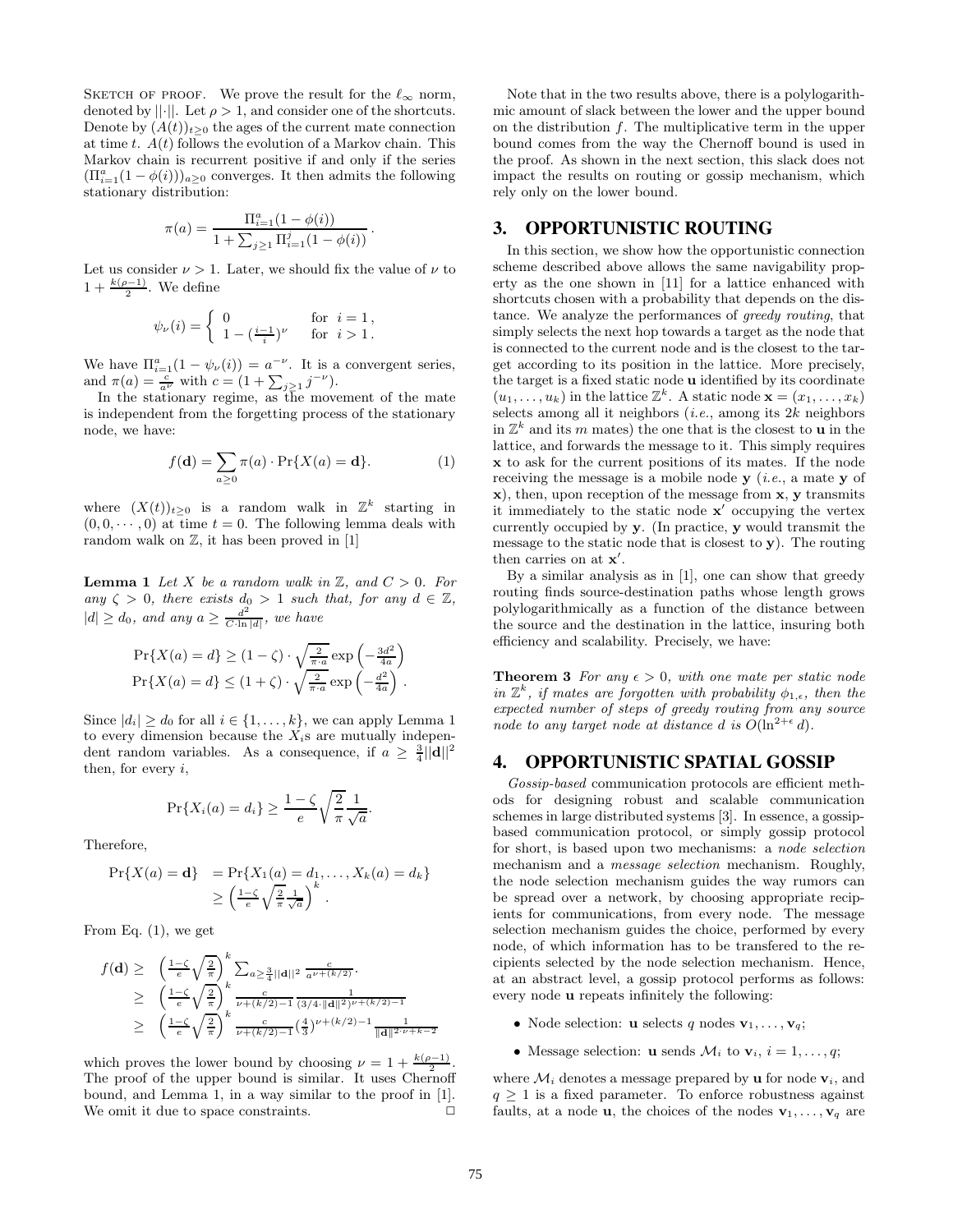oblivious from the past, an these choices are typically random. The communications between each node **u** and its selected nodes  $v_i$ s are achieved via some underlying pointto-point communication protocol which allows these pairs of nodes to communicate, regardless of their distance.

Spatial gossips [6, 9, 8] are gossip protocols in which the node selection mechanism uses the spatial distribution of the nodes (*e.g.*, over a k-dimensional Euclidean space). In [6] a spatial gossip protocol is described for resource location. This protocol allows any node **x** to find a copy of a resource present in the network in time polylogarithmic as a function of the distance d between **x** and the nearest copy of the resource. Our opportunistic connection scheme enables to mimic this protocol. Actually, we focus only on the node selection protocol. The message selection is identical to the one in [6]. In the following, we use the definition of propagation time defined in [6]. We present two node selection mechanisms : the first, called *geographic gossip*, uses the links of the lattice as well as the connections with the mates, while the second is called *social gossip* as it only uses the connections with the mates.

## **4.1 Geographic gossip**

A straightforward manner to perform spatial gossip is to flood the network. We call *geographic gossip* the resulting protocol. At each step of geographic gossip, every node **x** selects one of its neighbors in the lattice or one of its  $m$  mates uniformly at random, and communicates with it. Since any neighbor of a node is chosen on average after a constant time, the propagation time of a message in this protocol is a constant multiplied by the distance between the nodes in the lattice augmented with all the shortcuts. Thus, as a consequence of Theorem 3, we have.

**Theorem 4** *Assume there is one mate per static node in*  $\mathbb{Z}^k$ *and that mates are forgotten with probability*  $\phi_{1,\epsilon}$ *, for some*  $\epsilon > 0$ . Geographic gossip satisfies that, whenever a node ini*tiates a request, its expected propagation time is*  $O(\ln^{2+\epsilon} d)$ *to any node at distance* d*.*

Actually, generalizing the results in [14, 15] to infinite lattices would enable to show that whenever a node initiates a request for a resource whose one copy is at distance d from it, the expected time to receive this resource is  $O(\ln^{1+\epsilon} d)$ .

Flooding may not be desirable, especially for lattices of high dimension. We describe hereafter a more practical spatial gossip protocol using our opportunistic connection scheme.

#### **4.2 Social gossip**

The *social gossip* protocol uses only connections between the mates (as, for instance, in a social network where information is only exchanged among friends). We assume that the mates of each node are ordered and that this order is preserved by the choices over time. That is, every node **x** keeps an array of length m. The ith cell of this array contains the address of the ith mate. If this mate is forgotten, then the content of the cell is replaced by the address of the new mate replacing the former one.

At step t of the social gossip protocol, every node **x** communicate with its mate whose address is contained in the cell t mod m of its array, *i.e.*, in a round-robin manner.

**Theorem 5** *Assume that mates are forgotten with probability*  $\phi_{\rho}$  *in*  $\mathbb{Z}^{k}$ *,*  $\rho \in (1, 2)$ *. Social gossip satisfies that, whenever a node initiates a request, its propagation time is*  $O(\ln^2 d)$ *to any node at distance* d *w.h.p. if there are*  $\Omega(\ln^2 d)$  *mates per static node.*

SKETCH OF PROOF. The proof of this theorem follows the proof of the spatial gossip protocol of [6]. This latter proof indeed applies to our connection scheme scenario for the following three reasons.

- During a fixed time interval whose length is not exceeding the number of mates  $m$ , the node selection mechanism in [6] and the one in this paper follow the same distribution.
- Although the model in [6] assumes nodes selected according to a given distribution  $\propto 1/d^{\rho k}$ , the proof naturally extends if this distribution is  $\Omega(1/d^{\rho k})$ , which is the lower bound of Theorem 2.
- Although the lower bound of Theorem 2 applies only for  $\mathbf{d} = (d_1, \ldots, d_k)$  with  $|d_i| \geq d_0$  for all i, we show how to overcome this restriction.

For any  $\mathbf{c} \in \mathbb{Z}^k$ , and  $r \geq 0$ , let  $B(\mathbf{c}, r)$  be the ball of center **c** and radius r, *i.e.*,

$$
B(\mathbf{c},r) = \{\mathbf{x} \in \mathbb{Z}^k, ||\mathbf{c} - \mathbf{x}||_1 \le r\}.
$$

Let  $d_0$  be the constant defined for  $\rho$  in Theorem 2.

*Claim 1.* If  $r > 3kd_0$  then for any nodes  $\mathbf{u}, \mathbf{v} \in \mathbb{Z}^k$ ,

$$
|B(\mathbf{v},r)\cap \{\mathbf{w}\in\mathbb{Z}^k:\min_i|w_i-u_i|\geq d_0\}|\geq \frac{1}{(3k)^k}\frac{2^k}{k!}r^k.
$$

To establish the claim, let

$$
S = \{ \mathbf{x} = (x_1, \dots, x_k) \mid x_i \in \{-1, 0, +1\} \}.
$$

For any  $\mathbf{x} \in S$ , let  $B_{\mathbf{x}} = B(\mathbf{v} + \frac{2r}{3k}\mathbf{x}, \frac{r}{3k})$ . We have  $B_{\mathbf{x}} \subseteq$  $B(\mathbf{v}, r)$  for any  $\mathbf{x} \in S$ . We have

$$
|v_i - u_i + \frac{2r}{3k} \operatorname{sign}(v_i - u_i)| \ge \frac{2r}{3k} \ge 2d_0,
$$

where  $sign(a)$  equals 1 if  $a > 0$  and equals 0 otherwise. Let  $\mathbf{x} \in S$ , with  $x_i = \text{sign}(v_i - u_i)$ . We have

$$
B_{\mathbf{x}} \subseteq \{\mathbf{w} \in \mathbb{Z}^k : |w_i - u_i| \ge d_0, \forall i = 1, \dots, k\}.
$$

Indeed,  $w_i - v_i = v_i - u_i + \frac{2r}{3k} \operatorname{sign}(v_i - u_i) + \xi_i$  where  $|\xi_i| \leq \frac{r}{3k}$ , which completes the proof of the claim.

We can now sketch the proof scheme of [6] to highlight how these changes still allows us to get a polylogarithmic propagation time w.h.p.. Due to lack of space, we do not enter into the details of parameter tuning required for the complete proof.

Consider two nodes **u** and **v** at some distance d in the lattice. The proof proceeds by induction on  $d$  to show that the message has arrived from **u** to **v** within less than  $O(\ln^2 d)$ time steps with probability at least  $1 - \alpha / \ln^{\kappa} d$ , for some constants  $\alpha, \kappa > 0$ . If  $d = (3kd_0)^2$ , the claim holds for appropriate constants in big-O. Assume now  $d > (3k d_0)^2$ .

We consider the set of diameter d that contains **u** and **v** and two balls  $B_u$  and  $B_v$  of radius  $d^{p/2}$  that contain respectively **u** and **v**. Since  $\rho < 2$ , we have  $d^{\rho/2} < d$ . By induction hypothesis, any node **x** in  $B_u$  received the communication of **u** within less than  $O((\rho/2)^2 \ln^2 d)$  steps, and **v** received the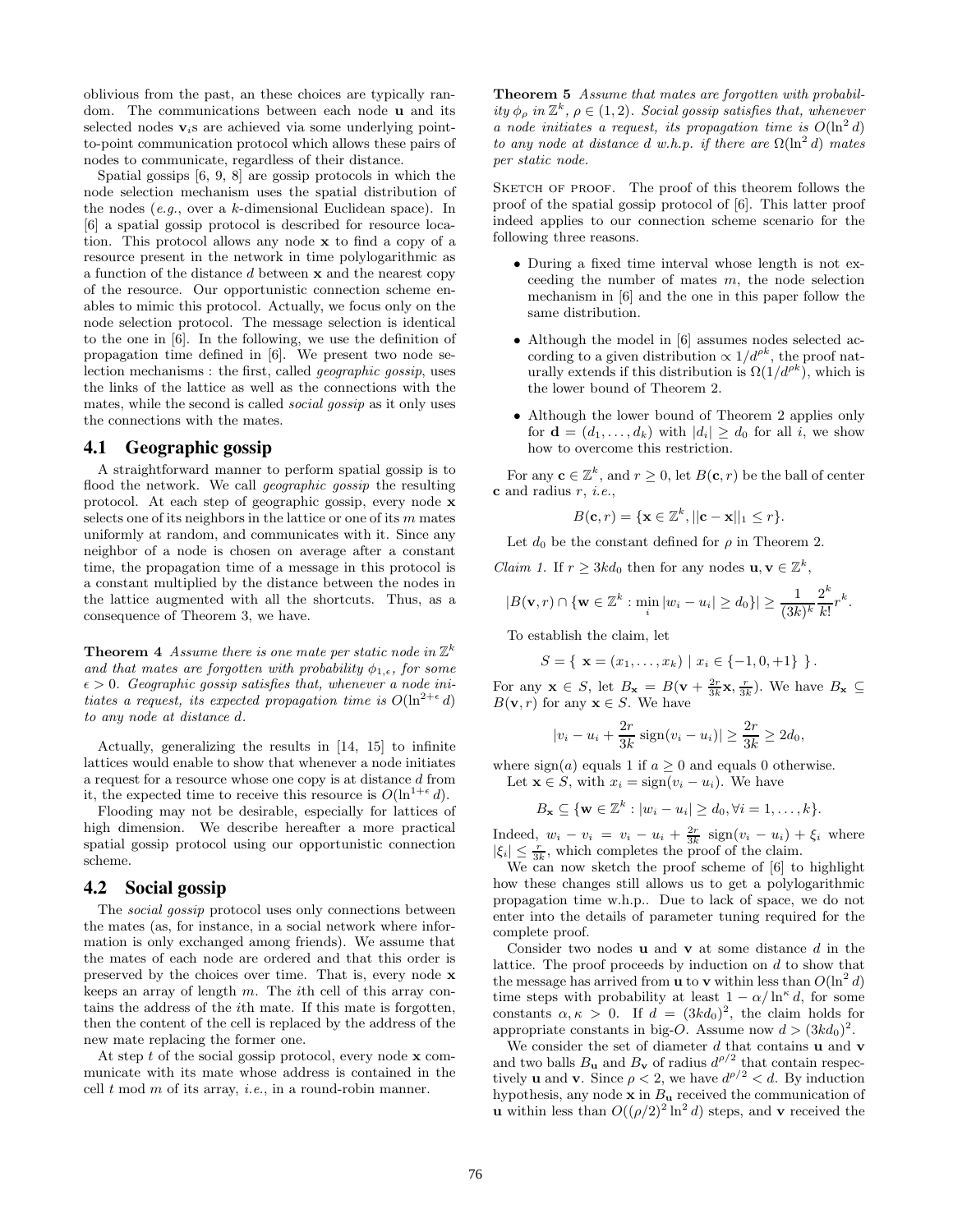communication of any node in  $B_v$  in  $O((\rho/2)^2 \ln^2 d)$  steps with probability at least  $1 - \alpha / \ln^{\kappa} d$ , each on distinct time intervals, and therefore independently. Let  $I$  be the time interval starting at time t, divided in three intervals  $I_1, I_2, I_3$ of length  $\beta(\rho/2)^2 \ln^2 d$  as follows:

$$
I_1 = [t, t + \beta(\rho/2)^2 \ln^2 d]
$$
  
\n
$$
I_2 = (t + \beta(\rho/2)^2 \ln^2 d, t + 2\beta(\rho/2)^2 \ln^2 d]
$$
 and  
\n
$$
I_3 = (t + 2\beta(\rho/2)^2 \ln^2 d, 3\beta(\rho/2)^2 \ln^2 d],
$$

for some appropriate constant  $\beta > 0$ . Let P be the probability that a node **s** of  $B_u$  call a node **t** of  $B_v$ , with **s** and **t** satisfying that  $\min_i |s_i - t_i| \ge d_0$ . Since the distance from **s** to **t** is at most 3d, P is at least  $1/(3d)^{k\rho}$ . From Claim 1, the number of such nodes **t** in  $B_v$  is at least  $\frac{1}{(3k)^k} \frac{2^k}{k!} d^{k\rho/2}$  because  $d^{\rho/2} \geq 3kd_0$ . Therefore, the probability that no node of  $B_u$  call a node of  $B_v$  during  $I_2$  is at most :

$$
\left(1 - \frac{1}{(3k)^k} \frac{2^k}{k!} \frac{d^{k\rho/2}}{(3d)^{k\rho}}\right)^{|B_{\mathbf{u}}| \cdot \beta(\rho/2)^2 \ln^2 d}.
$$

Indeed, the total number of mates per node is  $\Omega(\ln^2 d)$  and the trials are thus independent during this time interval. Since  $B_{\mathbf{u}}$  is of size  $\Theta(d^{\overline{k\rho}/2})$ , we obtain that this probability is at most  $e^{-\gamma \ln^2 d}$ , for some constant  $\gamma$  depending on  $k, \rho$ and  $\beta$ 

The three events that

- 1. all nodes in B**<sup>u</sup>** received the communication of **u** during  $I_1$ ,
- 2. some node of  $B_u$  communicated to a node of  $B_v$  during  $I_2$ , and
- 3. **v** received all communications from  $B_{\mathbf{v}}$  during  $I_3$

are independent. The probability that these three events happen is at least  $(1 - \alpha(\rho/2)^2 / \ln^{\kappa} d)^2 \cdot (1 - e^{-\gamma \ln^2 d})$ . Since  $\rho < 2$ , one can show that this is at least  $1 - \alpha / \ln^{\kappa} d$  for appropriate  $\alpha, \kappa, \beta, \gamma$ . This proves the induction and the theorem since the length of the time interval I is  $O(\ln^2 d)$ .  $\Box$ 

## **5. DISCUSSION**

This paper demonstrates that a mobile social network can benefit from efficient decentralized routing, and gossip communication, when nodes maintain connections with other nodes that they have met in the past. The key ingredient for this property to hold consists in the combination of two techniques:

- 1. mobile nodes are assumed to follow random walks, and
- 2. a specific forgetting scheme is tuned in order to target appropriate shortcut distributions.

As a consequence, nodes may benefit from a communication scheme whose propagation time preserves locality while exploiting the fast expansion of gossip, in a manner similar to spatial gossip [6].

These results indicate that an Online Social Network with mobile users is a promising environment for distributed computing. In future OSNs, mobile users could take advantage of their mobility and opportunistic bandwidth between their devices to become mates or exchange information [13]. As different devices come into communication range, the user (or an application) can decide not to communicate with all of these devices, but rather to update a set of local mates to contact for timely and relevant information about the immediate environment. Our work points out that, if mates are forgotten and replaced appropriately, a device may efficiently find all relevant information through its mates. In particular, one does not need to control the mobility or even to have a global view of users's positions. The applications of spatial gossip (resource location, permutation routing, approximate minimum spanning tree, etc.), as shown in [6], are beyond the scope of this note. We have nevertheless demonstrated strong evidences that most of them should hold within the same context.

The results we present have been obtained under a few assumptions that we know discuss in more details. First, we assume that a mobile node can be the mate of at most one static node, and that as soon as a mate is forgotten, a new mate can be found immediately. This is needed to insure that the mates for different static nodes are always distinct, so that their positions at any time are independent variables. In practice, we expect that if the density of mobile nodes is sufficiently large, choosing the first available mate or simply the first mate seen would still create a favorable topology. We now discuss other assumptions related to mobility.

#### **5.1 What about if all nodes are mobiles?**

In this paper, our model comprises static nodes (distributed on a lattice) and mobile nodes (which follow random walks). In practice however, all nodes may be moving, which makes the problem of using opportunistic shortcut even more complex. Indeed, if all nodes are moving, one cannot anymore assume that nodes are in contact with a fixed set of local neighbors. It does not seem straightforward to construct a decentralized routing scheme as the positions of the targets are evolving. Nevertheless, other results presented in this paper are likely to extend. First, by assuming that the movements of the nodes are mutually independent, then the shortcut distribution would simply result from the forgetting mechanism applied to the combination of two independent random walks. Properties satisfied by the combination of two random walks actually resemble those of a single random walk, and therefore the resulting shortcut distribution should be similar. Social gossip (similarly to spatial gossip) does not require using lattice connections, neither targeting a specific fixed destination. Therefore we strongly believe that social gossip could be implemented the same if all nodes would be mobile.

## **5.2 What about if nodes follow other mobility processes?**

The choice of the forgetting function  $\phi$  to be used in our model is set as a function of the targeted task to be performed. Actually, it also depends on the mobility model followed by the (mobile) nodes. Random walks are starting points of reference. Beside the fact that they are simple to deal with, they also seem to capture some aspects of the topological properties satisfied by the networks. For instance, observe that, for  $\rho = 1$ , and for any  $\varepsilon > 0$ , the function  $\phi_{1,\varepsilon}$  does **not** depend on the dimension of the lattice, while still generating the desired distribution  $1/d^k$ . An